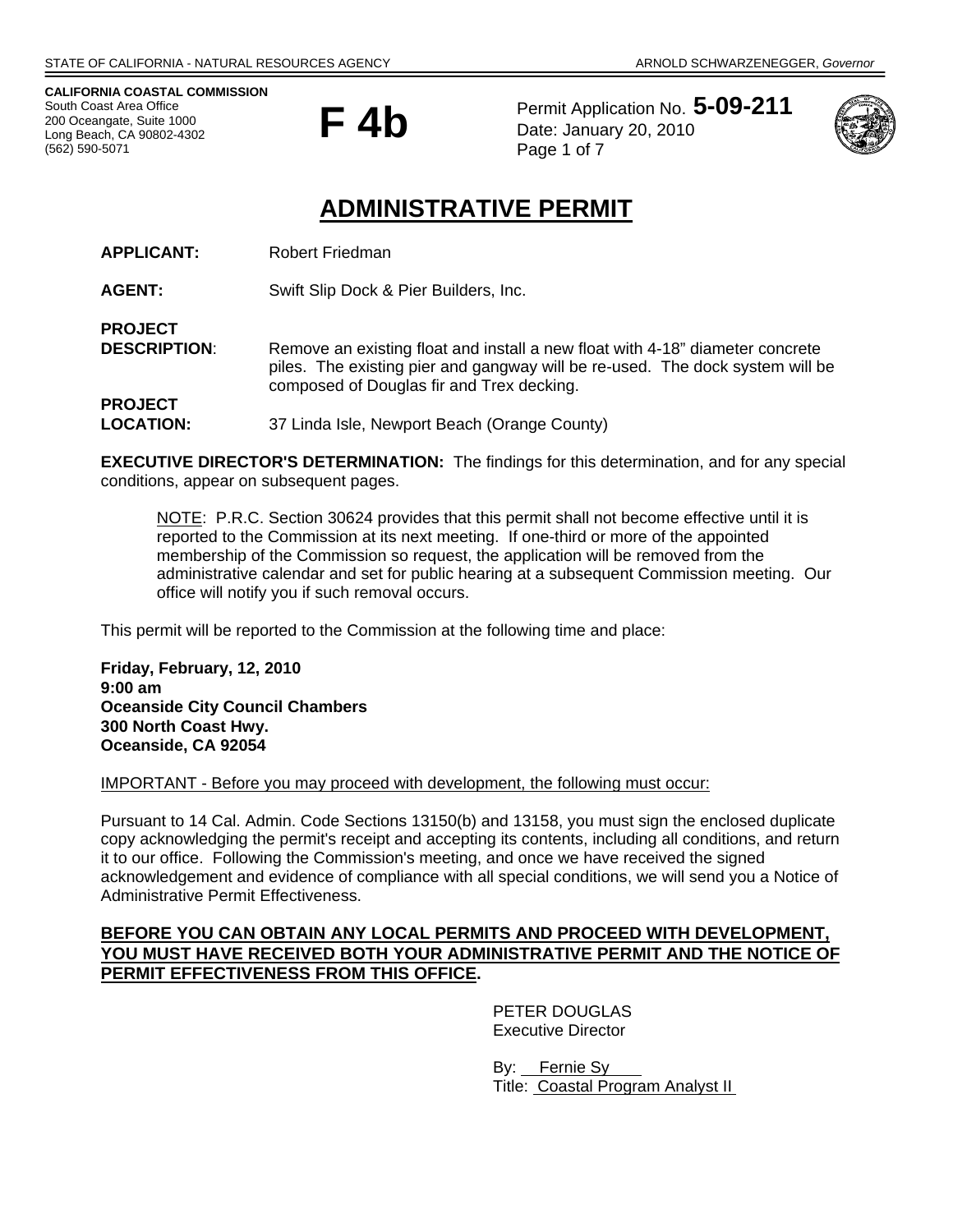## **STANDARD CONDITIONS:**

- 1. Notice of Receipt and Acknowledgment. The permit is not valid and development shall not commence until a copy of the permit, signed by the permittee or authorized agent, acknowledging receipt of the permit and acceptance of the terms and conditions, is returned to the Commission office.
- 2. Expiration. If development has not commenced, the permit will expire two years from the date this permit is reported to the Commission. Development shall be pursued in a diligent manner and completed in a reasonable period of time. Application for extension of the permit must be made prior to the expiration date.
- 3. Interpretation. Any questions of intent or interpretation of any term or condition will be resolved by the Executive Director or the Commission.
- 4. Assignment. The permit may be assigned to any qualified person, provided assignee files with the Commission an affidavit accepting all terms and conditions of the permit.
- 5. Terms and Conditions Run with the Land. These terms and conditions shall be perpetual, and it is the intention of the Commission and the permittee to bind all future owners and possessors of the subject property to the terms and conditions.

## **SPECIAL CONDITIONS:** See pages four to eight.

## **EXECUTIVE DIRECTOR'S DETERMINATION (continued):**

The Executive Director hereby determines that the proposed development is a category of development, which, pursuant to PRC Section 30624, qualifies for approval by the Executive Director through the issuance of an Administrative Permit. Subject to Standard and Special Conditions as attached, said development is in conformity with the provisions of Chapter 3 of the Coastal Act of 1976 and will not have any significant impacts on the environment within the meaning of the California Environmental Quality Act. If located between the nearest public road and the sea, this development is in conformity with the public access and public recreation policies of Chapter 3.

# **FINDINGS FOR EXECUTIVE DIRECTOR'S DETERMINATION:**

# **A. Project Location and Description**

The subject site is located at 37 Linda Isle in the City of Newport Beach (Exhibits #1-2). Single-family residences characterize the subject site and the surrounding area. The proposed project involves the following: removal of an existing float and installation of a new 760 square foot float with 4-18" diameter concrete piles (Exhibit #2). The existing pier and gangway will be re-used. The dock system will be composed of Douglas fir and Trex decking. The proposed dock will be within the U.S. Pierhead Line and is consistent with the City's Harbor Permit Policy and past Commission actions in the area.

The subject site is located in the locked gate community of Linda Isle in the City of Newport Beach. No public access currently exists through the site. However, the project will have no impacts on existing coastal access. Public access to the harbor exists in the area across the channel from the Linda Isle community along the public walkways on Lido Island and Balboa Island (Exhibit #1).

The dock project will be used for boating related purposes to serve single-family residential developments. The site has been surveyed by the City of Newport Beach Harbor Resources Division for eelgrass and no eelgrass was discovered within 15-feet of the project area. The eelgrass survey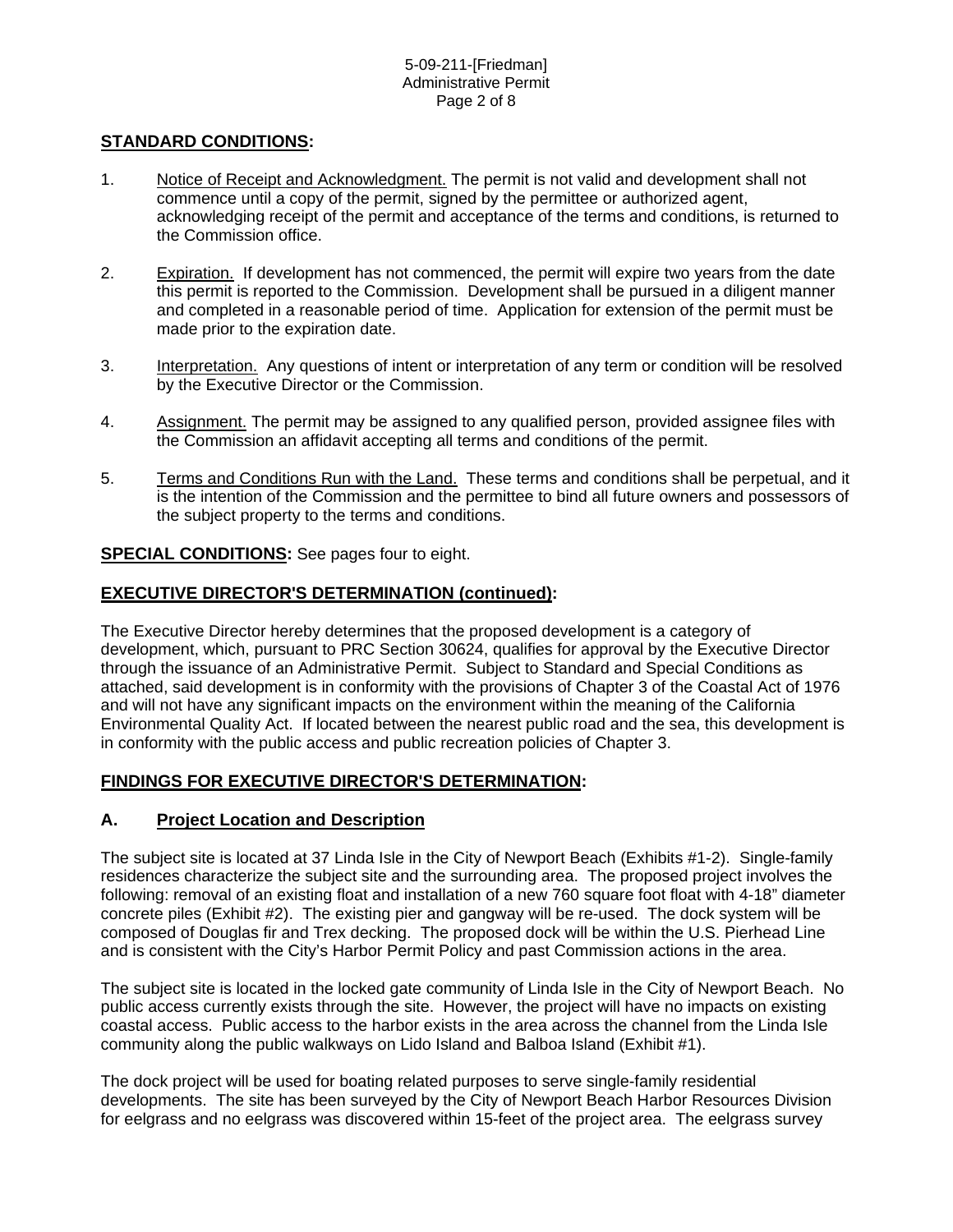#### 5-09-211-[Friedman] Administrative Permit Page 3 of 8

took place on September 24, 2009 as required by the City of Newport Beach Harbor Resources Division and eelgrass surveys completed during the active growth phase of eelgrass (typically March through October) are valid for 60-days with the exception of surveys completed in August-October. A survey completed in August - October shall be valid until the resumption of active growth (i.e., March 1). The project is agendized for the February 2010 Coastal Commission Hearing so the eelgrass survey would still be valid. A pre-construction *Caulerpa taxifolia* survey was completed on September 24, 2009 as required by the City of Newport Beach Harbor Resources Division. *Caulerpa taxifolia* surveys are valid for 90 days. The project is agendized for the February 2010 Coastal Commission Hearing and by this time the *Caulerpa taxifolia* survey would not continue to be valid since 90-days have passed since the survey was completed. Thus, an up-to-date *Caulerpa taxifolia* survey must be conducted prior to commencement of the project. Therefore, the Commission imposes Special Conditions No. 2 and No. 3, which identifies the procedures necessary to be completed prior to beginning any construction. Also, if any *Caulerpa taxifolia* is found on the project site, Special Conditions No. 3 also identifies the procedures necessary to be completed prior to beginning any construction.

The proposed project has received an approval in concept from the City of Newport Beach Harbor Resources Division. The Regional Water Quality Control Board (RWQCB) has determined that the proposed project will not adversely impact water quality if standard construction methods and materials are used. The applicant has applied for a permit from the U.S. Army Corps of Engineers.

The proposed dock is being constructed on public tidelands and/or within an area subject to public trust doctrine. A special condition is imposed stating that the approval of a coastal development permit for the project does not waive any public rights or interest that exist or may exist on the property.

Section 30600(c) of the Coastal Act provides for the issuance of coastal development permits directly by the Commission in regions where the local government having jurisdiction does not have a certified Local Coastal Program. The City of Newport Beach only has a certified Land Use Plan and has not exercised the options provided in 30600(b) or 30600.5 to issue its own permits. Therefore, the Coastal Commission is the permit issuing entity and the standard of review is Chapter 3 of the Coastal Act. The certified Land Use Plan may be used for guidance.

# **B. Marine Resources**

The proposed recreational boat dock development and its associated structures are an allowable and encouraged marine related use. The project design includes the minimum sized pilings and the minimum number of pilings necessary for structural stability. There are no feasible less environmentally damaging alternatives available. As conditioned, the project will not significantly adversely impact eelgrass beds and will not contribute to the dispersal of the invasive aquatic algae, *Caulerpa taxifolia*. Further, as proposed and conditioned, the project, which is to be used solely for recreational boating purposes, conforms to Sections 30224 and 30233 of the Coastal Act.

# **C. Water Quality**

The proposed work will be occurring on, within, or adjacent to coastal waters. The storage or placement of construction material, debris, or waste in a location where it could be discharged into coastal waters would result in an adverse effect on the marine environment. To reduce the potential for construction related impacts on water quality, the Commission imposes special conditions requiring, but not limited to, the appropriate storage and handling of construction equipment and materials to minimize the potential of pollutants to enter coastal waters. To reduce the potential for post-construction impacts to water quality the Commission requires the continued use and maintenance of post construction BMPs. As conditioned, the Commission finds that the development conforms to Sections 30230 and 30231 of the Coastal Act.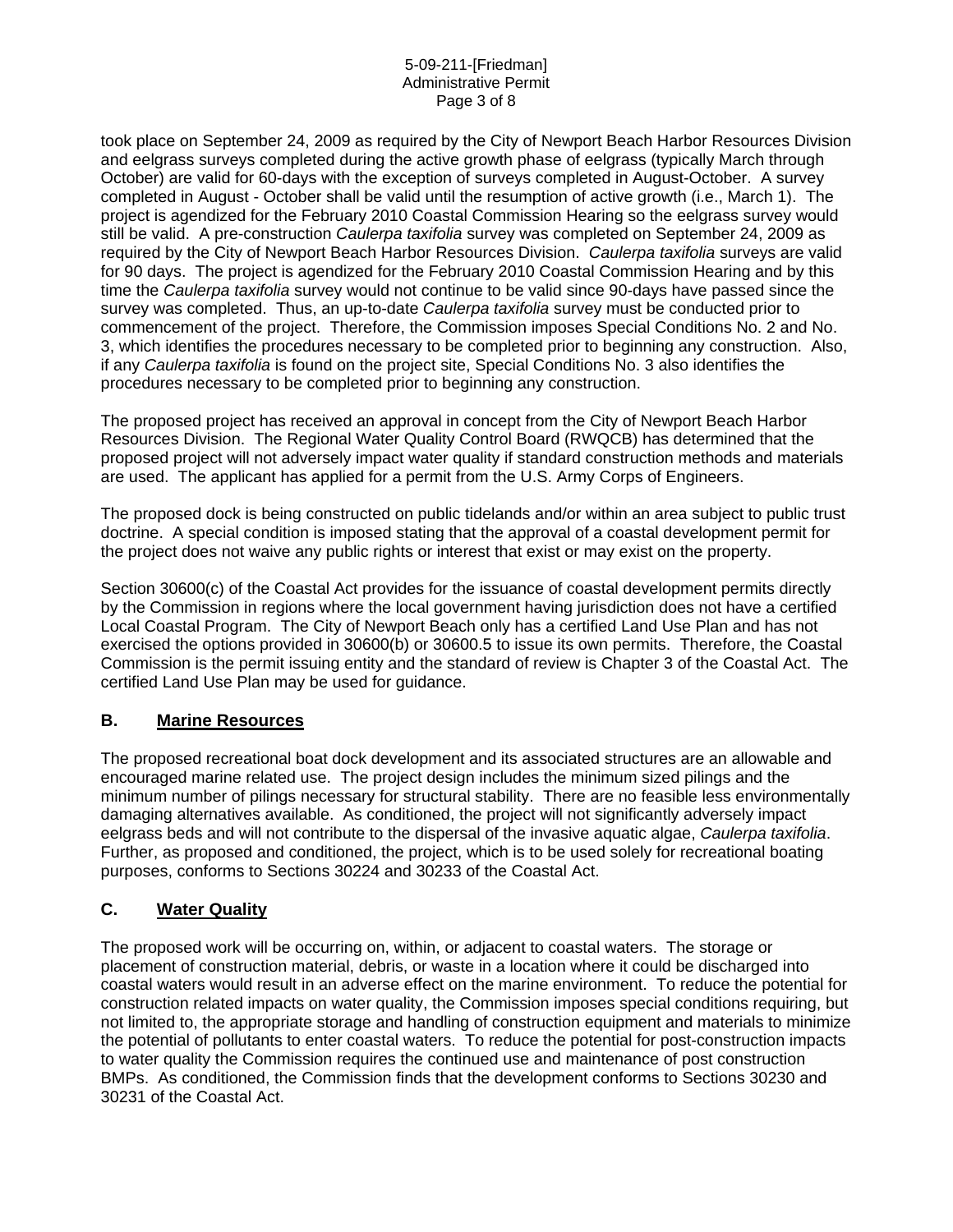# **D. Local Coastal Program**

The LUP for the City of Newport Beach was effectively certified on May 19, 1982. The certified LUP was updated on October 8, 2009. As conditioned, the proposed development is consistent with Chapter 3 of the Coastal Act and with the certified Land Use Plan for the area. Approval of the project, as conditioned, will not prejudice the ability of the local government to prepare a Local Coastal Program that is in conformity with the provisions of Chapter 3.

# **E. California Environmental Quality Act (CEQA)**

As conditioned, there are no feasible alternatives or additional feasible mitigation measures available that would substantially lessen any significant adverse effect that the activity may have on the environment. Therefore, the Commission finds that the proposed project, as conditioned to mitigate the identified impacts, is the least environmentally damaging feasible alternative and can be found consistent with the requirements of the Coastal Act to conform to CEQA.

# **SPECIAL CONDITIONS:**

# **1. Water Quality**

## **A. Construction Responsibilities and Debris Removal**

- (1) No demolition or construction materials, equipment, debris, or waste shall be placed or stored where it may enter sensitive habitat, receiving waters or a storm drain, or be subject to wave, wind, rain or tidal erosion and dispersion.
- (2) Any and all debris resulting from demolition or construction activities, and any remaining construction material, shall be removed from the project site within 24 hours of completion of the project.
- (3) Demolition or construction debris and sediment shall be removed from work areas each day that demolition or construction occurs to prevent the accumulation of sediment and other debris that may be discharged into coastal waters.
- (4) Machinery or construction materials not essential for project improvements will not be allowed at any time in the intertidal zone.
- (5) If turbid conditions are generated during construction a silt curtain will be utilized to control turbidity.
- (6) Floating booms will be used to contain debris discharged into coastal waters and any debris discharged will be removed as soon as possible but no later than the end of each day.
- (7) Non buoyant debris discharged into coastal waters will be recovered by divers as soon as possible after loss.
- (8) All trash and debris shall be disposed in the proper trash and recycling receptacles at the end of every construction day.
- (9) The applicant shall provide adequate disposal facilities for solid waste, including excess concrete, produced during demolition or construction.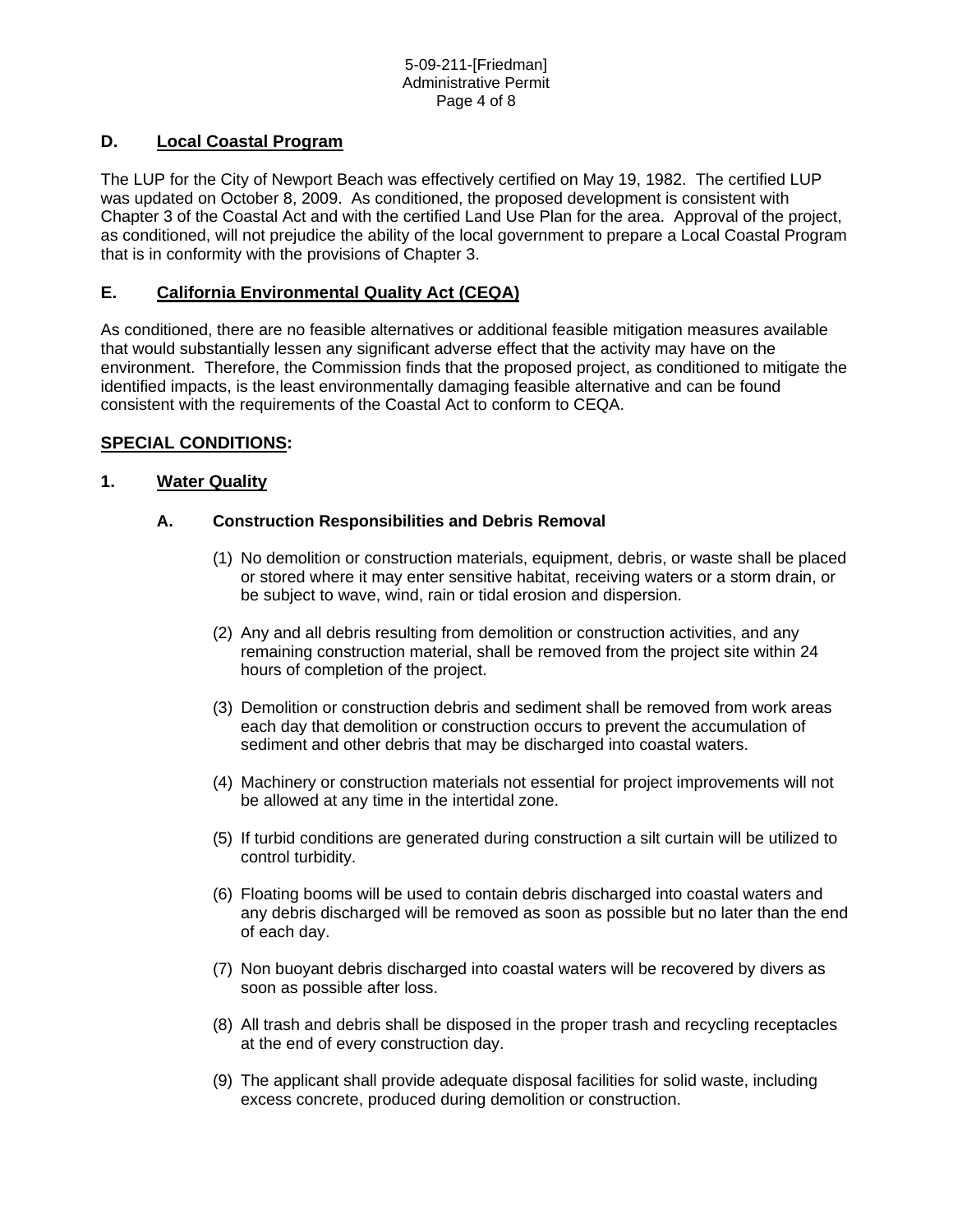#### 5-09-211-[Friedman] Administrative Permit Page 5 of 8

- (10) Debris shall be disposed of at a legal disposal site or recycled at a recycling facility. If the disposal site is located in the coastal zone, a coastal development permit or an amendment to this permit shall be required before disposal can take place unless the Executive Director determines that no amendment or new permit is legally required.
- (11 )All stock piles and construction materials shall be covered, enclosed on all sides, shall be located as far away as possible from drain inlets and any waterway, and shall not be stored in contact with the soil.
- (12) Machinery and equipment shall be maintained and washed in confined areas specifically designed to control runoff. Thinners or solvents shall not be discharged into sanitary or storm sewer systems.
- (13) The discharge of any hazardous materials into any receiving waters shall be prohibited.
- (14) Spill prevention and control measures shall be implemented to ensure the proper handling and storage of petroleum products and other construction materials. Measures shall include a designated fueling and vehicle maintenance area with appropriate berms and protection to prevent any spillage of gasoline or related petroleum products or contact with runoff. The area shall be located as far away from the receiving waters and storm drain inlets as possible.
- (15) Best Management Practices (BMPs) and Good Housekeeping Practices (GHPs) designed to prevent spillage and/or runoff of demolition or construction-related materials, and to contain sediment or contaminants associated with demolition or construction activity, shall be implemented prior to the on-set of such activity
- (16) All BMPs shall be maintained in a functional condition throughout the duration of construction activity.

#### **B. Best Management Practices Program**

By acceptance of this permit the applicant agrees that the long-term water-borne berthing of boat(s) in the approved dock and/or boat slip will be managed in a manner that protects water quality pursuant to the implementation of the following BMPs.

- (1) Boat Cleaning and Maintenance Measures:
	- a. In-water top-side and bottom-side boat cleaning shall minimize the discharge of soaps, paints, and debris.
	- b. In-the-water hull scraping or any process that occurs under water that results in the removal of paint from boat hulls shall be prohibited. Only detergents and cleaning components that are designated by the manufacturer as phosphatefree and biodegradable shall be used, and the amounts used minimized.
	- c. The applicant shall minimize the use of detergents and boat cleaning and maintenance products containing ammonia, sodium hypochlorite, chlorinated solvents, petroleum distillates or lye.
- (2) Solid and Liquid Waste Management Measures: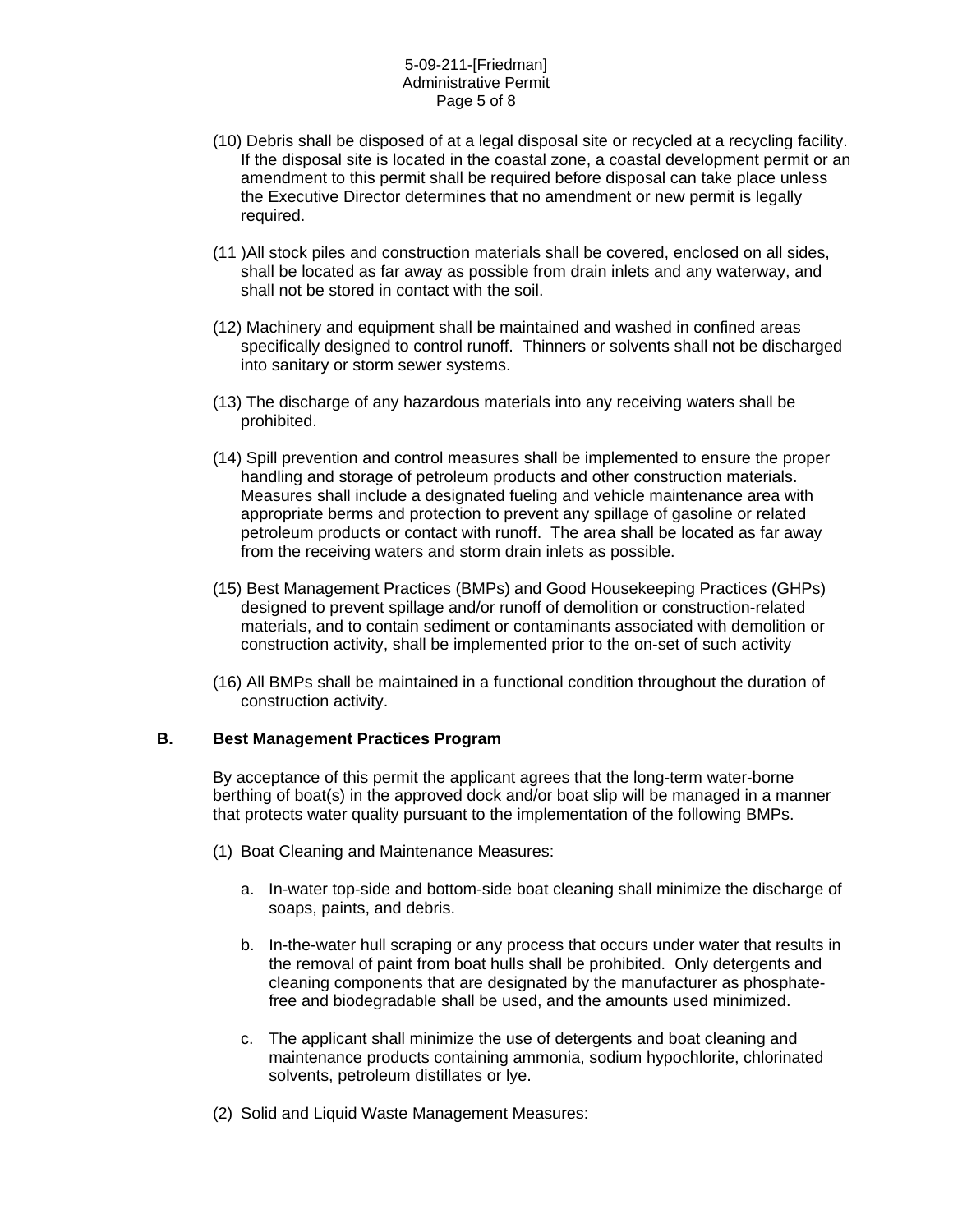- a. All trash, recyclables, and hazardous wastes or potential water contaminants, including old gasoline or gasoline with water, absorbent materials, oily rags, lead acid batteries, anti-freeze, waste diesel, kerosene and mineral spirits will be disposed of in a proper manner and will not at any time be disposed of in the water or gutter.
- (3) Petroleum Control Management Measures:
	- a. Boaters will practice preventive engine maintenance and will use oil absorbents in the bilge and under the engine to prevent oil and fuel discharges. Oil absorbent materials shall be examined at least once a year and replaced as necessary. Used oil absorbents are hazardous waste in California. Used oil absorbents must therefore be disposed in accordance with hazardous waste disposal regulations. The boaters will regularly inspect and maintain engines, seals, gaskets, lines and hoses in order to prevent oil and fuel spills. The use of soaps that can be discharged by bilge pumps is prohibited.
	- b. If the bilge needs more extensive cleaning (e.g., due to spills of engine fuels, lubricants or other liquid materials), the boaters will use a bilge pump-out facility or steam cleaning services that recover and properly dispose or recycle all contaminated liquids.
	- c. Bilge cleaners which contain detergents or emulsifiers will not be used for bilge cleaning since they may be discharged to surface waters by the bilge pumps.

# **2. Eelgrass Survey(s)**

- **A. Pre Construction Eelgrass Survey**. A valid pre-construction eelgrass (Zostera marina) survey shall be completed during the period of active growth of eelgrass (typically March through October). The pre-construction survey shall be completed prior to the beginning of construction and shall be valid until the next period of active growth. The survey shall be prepared in full compliance with the "Southern California Eelgrass Mitigation Policy" Revision 8 (except as modified by this special condition) adopted by the National Marine Fisheries Service and shall be prepared in consultation with the California Department of Fish and Game. The applicant shall submit the eelgrass survey for the review and approval of the Executive Director within five (5) business days of completion of each eelgrass survey and in any event no later than fifteen (15) business days prior to commencement of any development. If the eelgrass survey identifies any eelgrass within the project area which would be impacted by the proposed project, the development shall require an amendment to this permit from the Coastal Commission or a new coastal development permit.
- **B. Post Construction Eelgrass Survey**. If any eelgrass is identified in the project area by the survey required in subsection A of this condition above, within one month after the conclusion of construction, the applicant shall survey the project site to determine if any eelgrass was adversely impacted. The survey shall be prepared in full compliance with the "Southern California Eelgrass Mitigation Policy" Revision 8 (except as modified by this special condition) adopted by the National Marine Fisheries Service and shall be prepared in consultation with the California Department of Fish and Game. The applicant shall submit the post-construction eelgrass survey for the review and approval of the Executive Director within thirty (30) days after completion of the survey. If any eelgrass has been impacted, the applicant shall replace the impacted eelgrass at a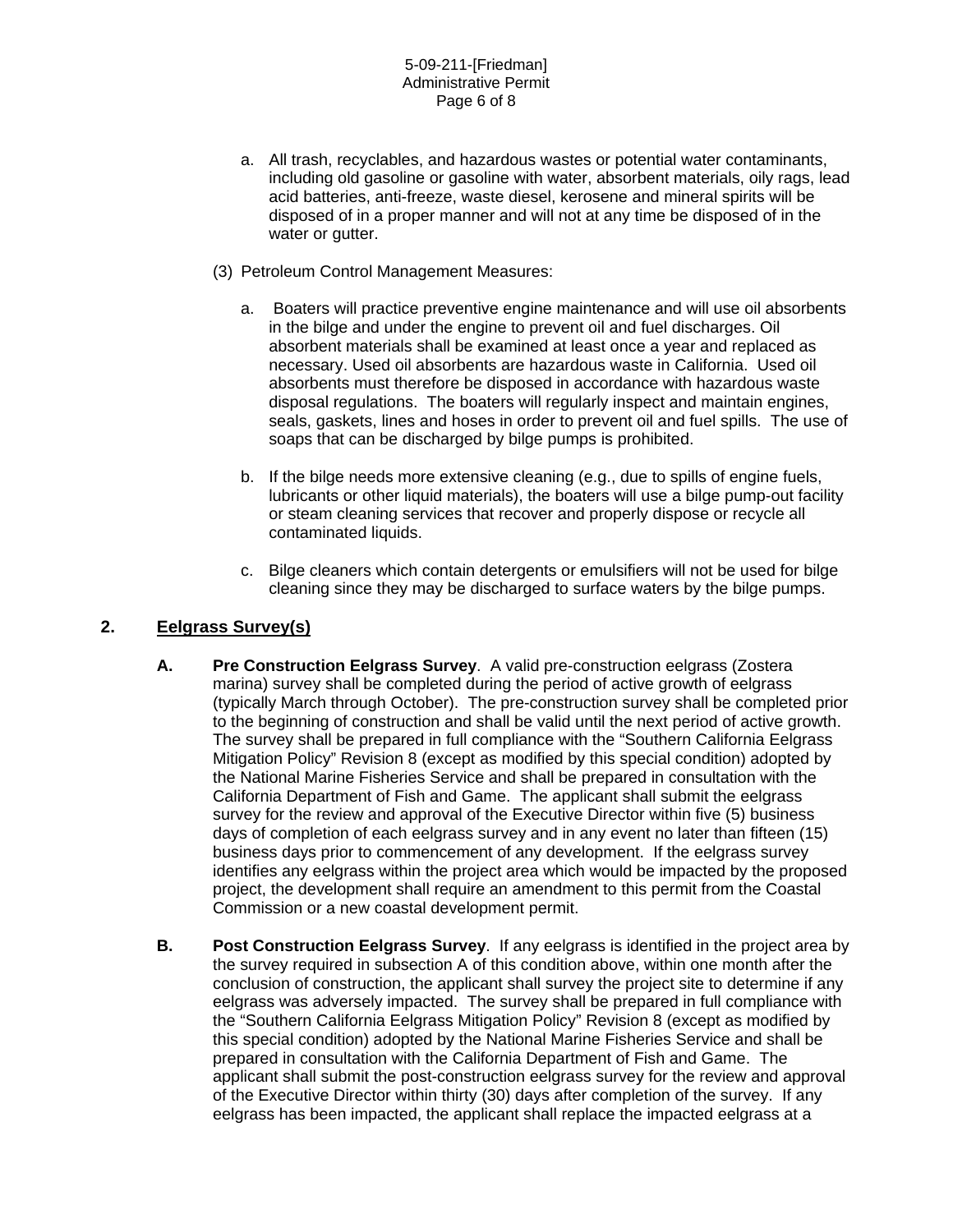minimum 1.2:1 ratio on-site, or at another location, in accordance with the Southern California Eelgrass Mitigation Policy. All impacts to eelgrass habitat shall be mitigated at a minimum ratio of 1.2:1 (mitigation:impact). The exceptions to the required 1.2:1 mitigation ratio found within SCEMP shall not apply. Implementation of mitigation shall require an amendment to this permit or a new coastal development permit unless the Executive Director determines that no amendment or new permit is required.

# **3. Pre-construction** *Caulerpa Taxifolia* **Survey**

- **A.** Not earlier than 90 days nor later than 30 days prior to commencement or re-commencement of any development authorized under this coastal development permit (the "project"), the applicant shall undertake a survey of the project area and a buffer area at least 10 meters beyond the project area to determine the presence of the invasive alga *Caulerpa taxifolia*. The survey shall include a visual examination of the substrate.
- **B.** The survey protocol shall be prepared in consultation with the Regional Water Quality Control Board, the California Department of Fish and Game, and the National Marine Fisheries Service.
- **C.** Within five (5) business days of completion of the survey, the applicant shall submit the survey:
	- (1) for the review and approval of the Executive Director; and
	- (2) to the Surveillance Subcommittee of the Southern California Caulerpa Action Team (SCCAT). The SCCAT Surveillance Subcommittee may be contacted through William Paznokas, California Department of Fish & Game (858/467-4218) or Robert Hoffman, National Marine Fisheries Service (562/980-4043).
- **D.** If *Caulerpa taxifolia* is found within the project or buffer areas, the applicant shall not proceed with the project until 1) the applicant provides evidence to the Executive Director that all *C. taxifolia* discovered within the project and buffer area has been eliminated in a manner that complies with all applicable governmental approval requirements, including but not limited to those of the California Coastal Act, or 2) the applicant has revised the project to avoid any contact with *C. taxifolia*. No revisions to the project shall occur without a Coastal Commission approved amendment to this coastal development permit unless the Executive Director determines that no amendment is legally required.

# **4. Public Rights**

The Coastal Commission's approval of this permit shall not constitute a waiver of any public rights that exist or may exist on the property. The permittee shall not use this permit as evidence of a waiver of any public rights that may exist on the property.

# **ACKNOWLEDGMENT OF PERMIT RECEIPT/ACCEPTANCE OF CONTENTS:**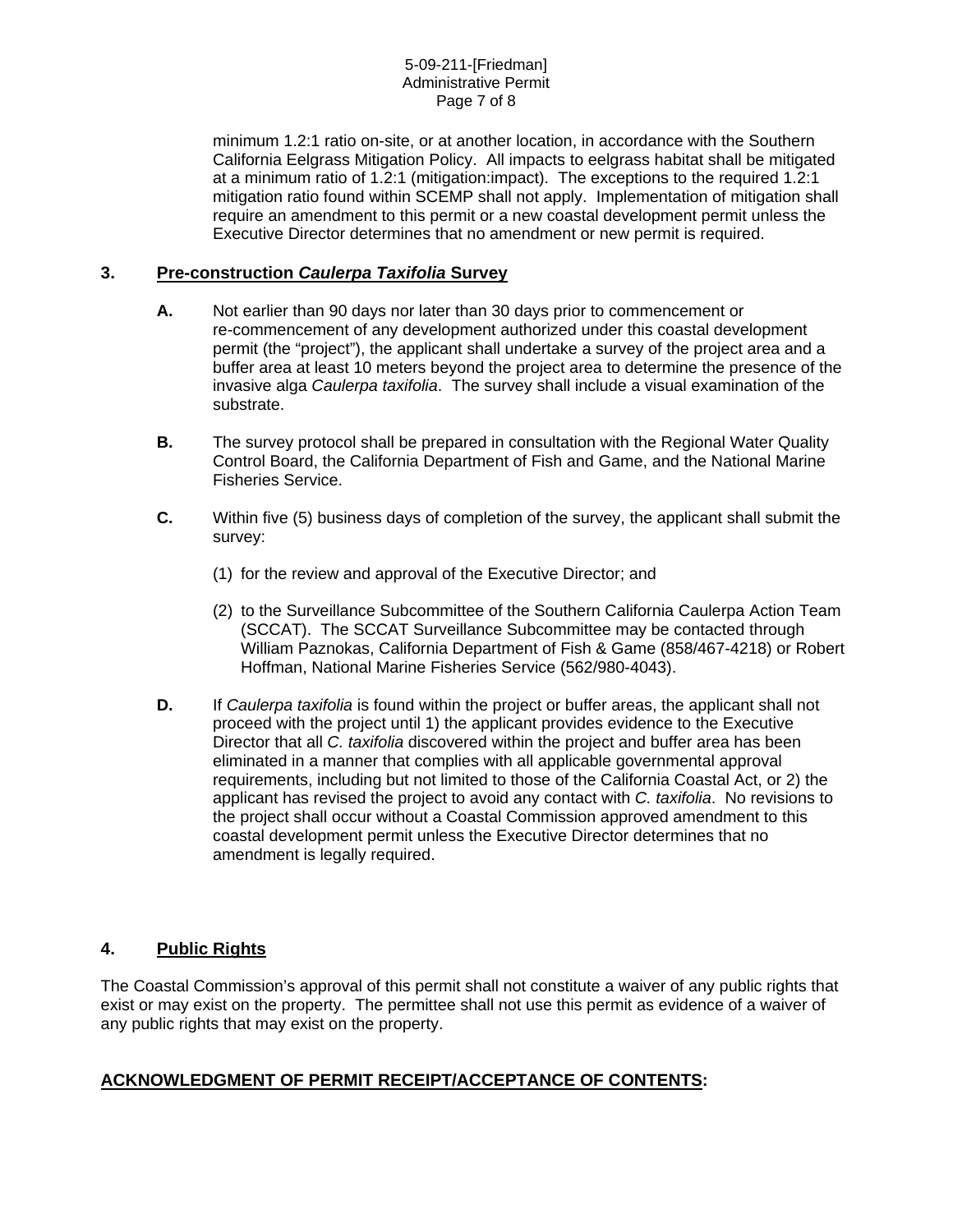#### 5-09-211-[Friedman] Administrative Permit Page 8 of 8

I/We acknowledge that I/we have received a copy of this permit and have accepted its contents including all conditions.

\_\_\_\_\_\_\_\_\_\_\_\_\_\_\_\_\_\_\_\_\_\_\_\_\_\_\_\_ \_\_\_\_\_\_\_\_\_\_\_\_\_\_\_\_\_\_\_\_\_\_

Applicant's Signature Date of Signing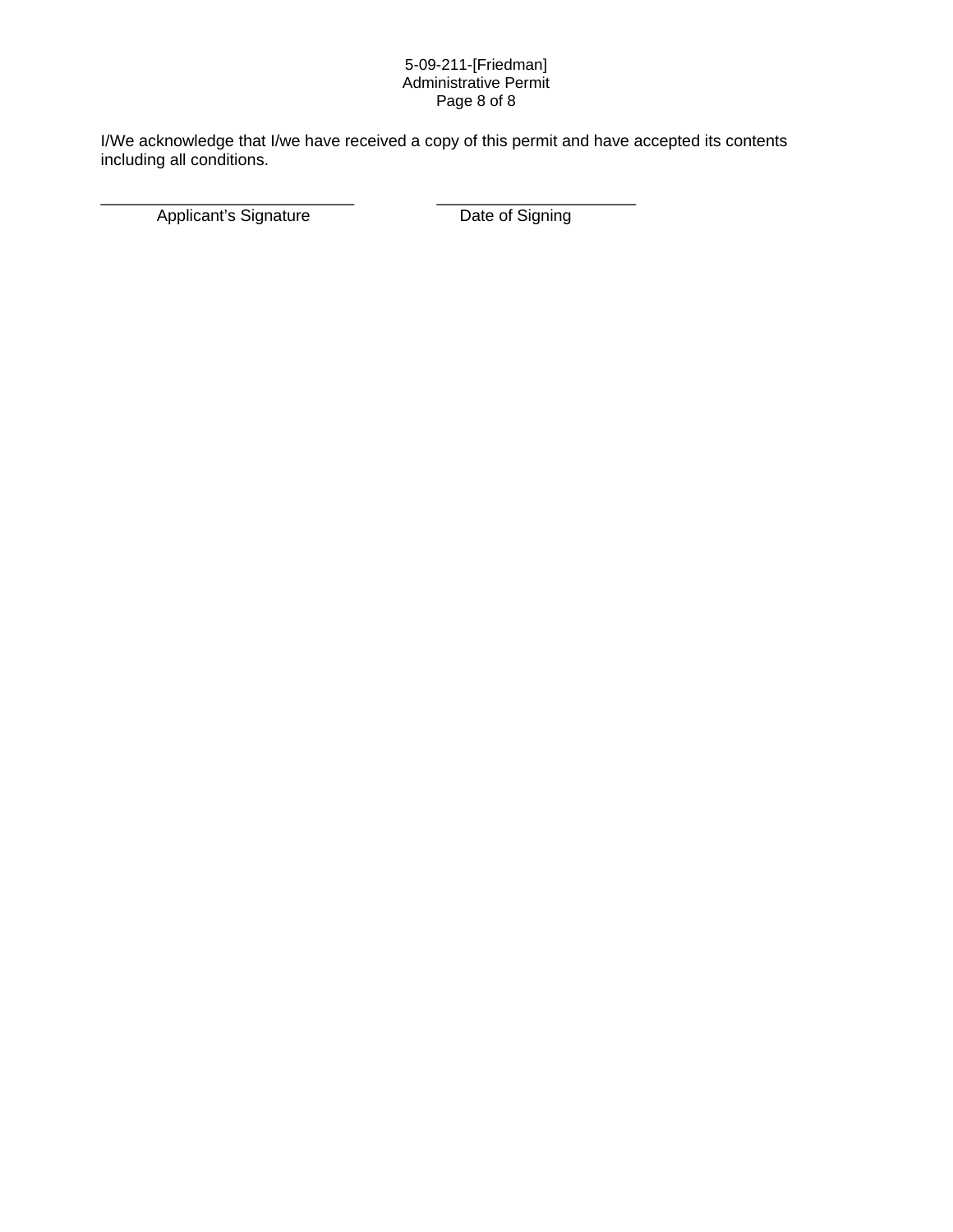